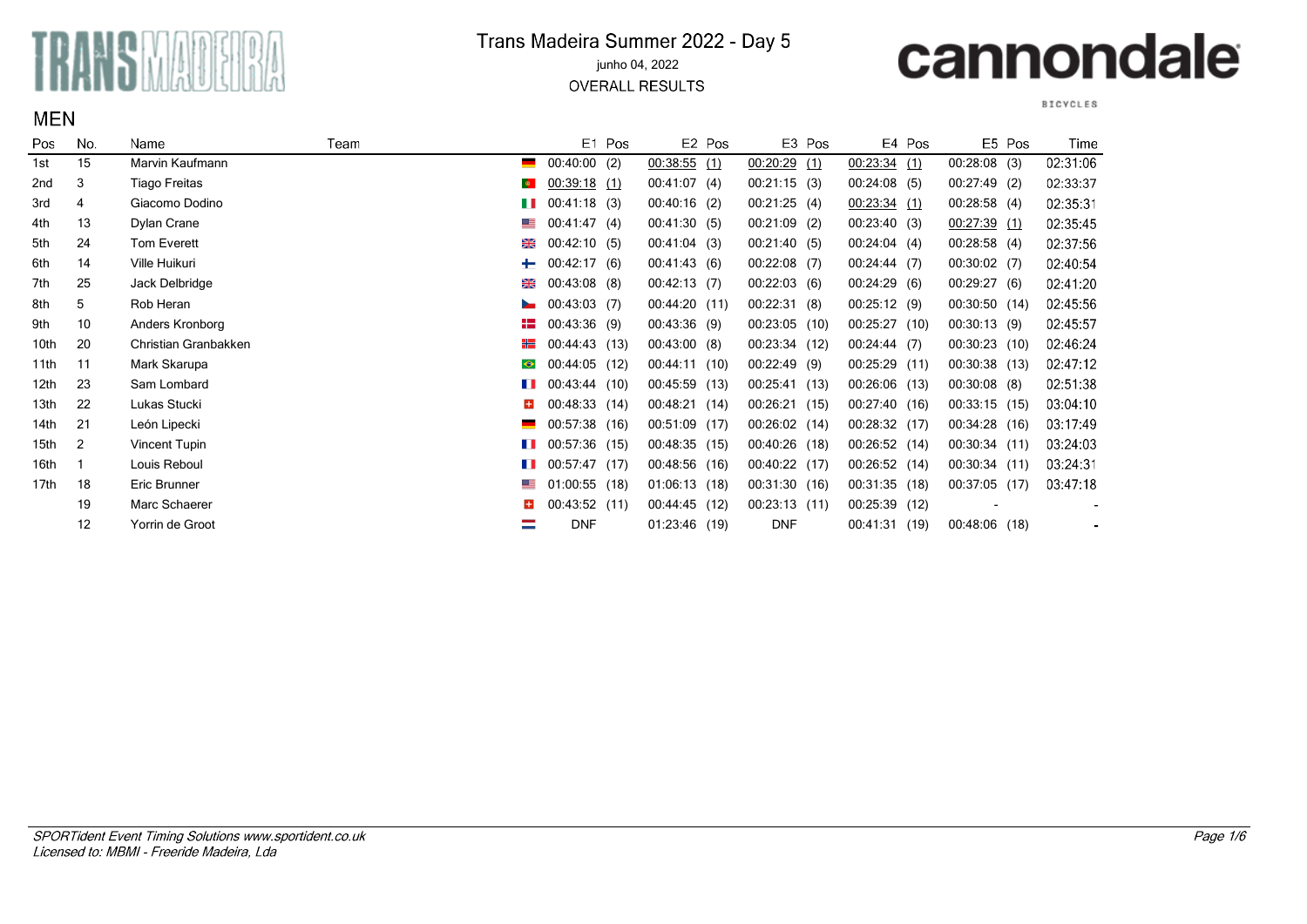

MEN30

#### Trans Madeira Summer 2022 - Day 5 junho 04, 2022

**OVERALL RESULTS** 

# cannondale

**BICYCLES** 

| Pos  | No. | Name                   | Team |            |                | E1 Pos |               | E2 Pos |                 | E3 Pos |                | E4 Pos |                | E5 Pos | Time     |
|------|-----|------------------------|------|------------|----------------|--------|---------------|--------|-----------------|--------|----------------|--------|----------------|--------|----------|
| 1st  | 68  | Armin Beeli            |      | ÷          | 00:41:12(1)    |        | 00:40:34(2)   |        | $00:21:03$ (2)  |        | $00:23:17$ (1) |        | $00:27:27$ (1) |        | 02:33:33 |
| 2nd  | 35  | Ash Mullane            |      | ₩          | 00:41:49(3)    |        | 00:40:24(1)   |        | 00:21:25(3)     |        | 00:23:44(2)    |        | 00:28:54(2)    |        | 02:36:16 |
| 3rd  | 26  | Anders Skarstein       |      | ₩          | 00:41:38 (2)   |        | 00:41:00(3)   |        | 00:20:54(1)     |        | 00:24:34(3)    |        | 00:29:08(3)    |        | 02:37:14 |
| 4th  | 56  | <b>Matthew Shearn</b>  |      | ₩          | $00:44:18$ (7) |        | 00:42:59(4)   |        | 00:22:33(4)     |        | 00:25:00(5)    |        | $00:30:00$ (5) |        | 02:44:50 |
| 5th  | 72  | Maxime Beaudry         |      | м          | 00:43:36(6)    |        | 00:43:57(6)   |        | 00:22:37(5)     |        | 00:24:55(4)    |        | 00:29:50(4)    |        | 02:44:55 |
| 6th  | 38  | James Barnes           |      | ⋇          | 00:43:32(5)    |        | 00:45:16(7)   |        | 00:22:53(6)     |        | 00:25:17(6)    |        | 00:30:18(6)    |        | 02:47:16 |
| 7th  | 29  | David Houston          |      | ⋇          | 00:43:11(4)    |        | 00:43:55(5)   |        | 00:24:41(14)    |        | 00:27:17 (15)  |        | 00:31:29 (12)  |        | 02:50:33 |
| 8th  | 51  | Sampo Virmasalo        |      | ┿          | 00:44:57 (8)   |        | 00:45:22(8)   |        | 00:24:52 (15)   |        | $00:26:08$ (8) |        | 00:31:13(10)   |        | 02:52:32 |
| 9th  | 47  | Ryan Bigham            |      |            | 00:45:01 (9)   |        | 00:45:44 (9)  |        | 00:23:43(8)     |        | 00:28:55 (28)  |        | 00:30:52(7)    |        | 02:54:15 |
| 10th | 60  | Joseph Sullivan        |      | ⋇          | 00:46:43 (11)  |        | 00:46:06 (12) |        | $00:23:20$ (7)  |        | 00:27:09 (14)  |        | 00:31:33 (13)  |        | 02.54.51 |
| 11th | 52  | Petri Tyrväinen        |      |            | 00:47:39       | (15)   | 00:45:46 (10) |        | $00:24:16$ (10) |        | 00:27:04 (12)  |        | 00:32:26 (18)  |        | 02:57:11 |
| 12th | 42  | Ole-Martin Kjellmo     |      | ₩          | 00:47:19       | (14)   | 00:46:04 (11) |        | $00:24:23$ (11) |        | 00:26:58 (10)  |        | 00:32:56       | (24)   | 02:57:40 |
| 13th | 28  | Lars Veenstra          |      |            | 00:46:50       | (12)   | 00:49:19 (25) |        | 00:24:09        | (9)    | 00:27:05 (13)  |        | 00:31:28       | (11)   | 02:58:51 |
| 14th | 50  | George Bareham         |      | 6          | 00:47:50       | (17)   | 00:46:17 (13) |        | 00:24:35        | (13)   | 00:27:26 (19)  |        | 00:32:47       | (21)   | 02:58:55 |
| 15th | 37  | Arnt Ola               |      | ۲۲         | 00:47:53 (18)  |        | 00:46:53 (14) |        | 00:25:09        | (17)   | 00:27:42 (21)  |        | 00:33:08       | (26)   | 03:00:45 |
| 16th | 40  | Kristian Østlie        |      |            | 00:48:58       | (22)   | 00:47:23 (16) |        | 00:24:34 (12)   |        | 00:27:23 (18)  |        | 00:32:38       | (19)   | 03:00:56 |
| 17th | 71  | Adam Dear              |      | ₩          | 00:47:10       | (13)   | 00:48:00 (18) |        | 00:26:32        | (27)   | 00:27:21 (17)  |        | 00:31:55 (15)  |        | 03:00:58 |
| 18th | 74  | <b>Thomas Petzold</b>  |      |            | 00:48:58       | (22)   | 00:49:15 (23) |        | 00:25:31        | (20)   | 00:26:35 (9)   |        | 00:31:12 (9)   |        | 03:01:31 |
| 19th | 46  | Jimmy Christensen      |      |            | 00:47:55       | (19)   | 00:49:00 (21) |        | 00:25:29        | (19)   | 00:27:20 (16)  |        | 00:32:39       | (20)   | 03:02:23 |
| 20th | 59  | Luca Bopf              |      |            | 00:48:39       | (20)   | 00:49:01 (22) |        | 00:26:01        | (23)   | 00:26:58 (10)  |        | 00:31:46 (14)  |        | 03:02:25 |
| 21st | 48  | Christoph Klein        |      |            | 00:49:38       | (26)   | 00:47:56 (17) |        | 00:25:16        | (18)   | 00:27:47 (22)  |        | 00:32:20       | (17)   | 03:02:57 |
| 22nd | 57  | Henrik Hoehle          |      |            | 00:48:46       | (21)   | 00:49:15 (23) |        | 00:25:44        | (21)   | 00:27:48 (23)  |        | 00:32:53       | (23)   | 03:04:26 |
| 23rd | 53  | Henri Lukinmaa         |      | ←          | 00:49:25       | (24)   | 00:48:41 (19) |        | 00:26:12 (25)   |        | 00:27:31 (20)  |        | 00:32:47       | (21)   | 03:04:36 |
| 24th | 73  | Ignotas Bakanauskas    |      |            | 00:49:32 (25)  |        | 00:49:53 (26) |        | 00:25:48        | (22)   | 00:28:28 (24)  |        | 00:32:07       | (16)   | 03:05:48 |
| 25th | 33  | Kristoffer Heian       |      | ₩          | 00:51:11 (31)  |        | 00:48:56 (20) |        | 00:26:33 (28)   |        | 00:29:10(29)   |        | 00:33:55 (29)  |        | 03:09:45 |
| 26th | 54  | Anssi Kauhanen         |      | ←          | 00:50:44 (29)  |        | 00:50:42 (27) |        | 00:26:10        | (24)   | 00:28:40 (25)  |        | 00:33:42 (28)  |        | 03:09:58 |
| 27th | 64  | <b>Patrick Seibold</b> |      |            | 00:51:15 (32)  |        | 00:51:02 (29) |        | 00:26:51        | (29)   | 00:28:40 (25)  |        | 00:33:02 (25)  |        | 03:10:50 |
| 28th | 30  | Jamie Peel             |      | ⋇          | 00:49:43       | (27)   | 00:52:41 (32) |        | 00:26:59        | (30)   | 00:29:28 (30)  |        | 00:33:28 (27)  |        | 03:12:19 |
| 29th | 32  | Samuel Geiseler        |      |            | 00:52:33       | (34)   | 00:50:55 (28) |        | 00:27:02        | (31)   | 00:28:40 (25)  |        | 00:35:37 (33)  |        | 03:14:47 |
| 30th | 58  | <b>Philipp Hess</b>    |      |            | 00:50:01       | (28)   | 00:51:33 (30) |        | 00:28:46        | (34)   | 00:30:16 (33)  |        | 00:35:16 (31)  |        | 03:15:52 |
| 31st | 61  | <b>Olivier Peel</b>    |      | <b>THE</b> | 00:52:07       | (33)   | 00:55:04 (34) |        | 00:31:14        | (36)   | 00:29:38 (31)  |        | 00:34:23       | (30)   | 03:22:26 |
| 32nd | 44  | Gabriel Jacomel        |      | $\bullet$  | 00:54:17       | (36)   | 00:55:12 (35) |        | 00:28:43        | (33)   | 00:29:56 (32)  |        | 00:36:34 (37)  |        | 03:24:42 |
| 33rd | 36  | Alex Symons            |      | 6          | 00:54:33       | (37)   | 00:54:34 (33) |        | 00:28:10        | (32)   | 00:32:21       | (37)   | 00:35:20       | (32)   | 03:24:58 |

SPORTident Event Timing Solutions www.sportident.co.uk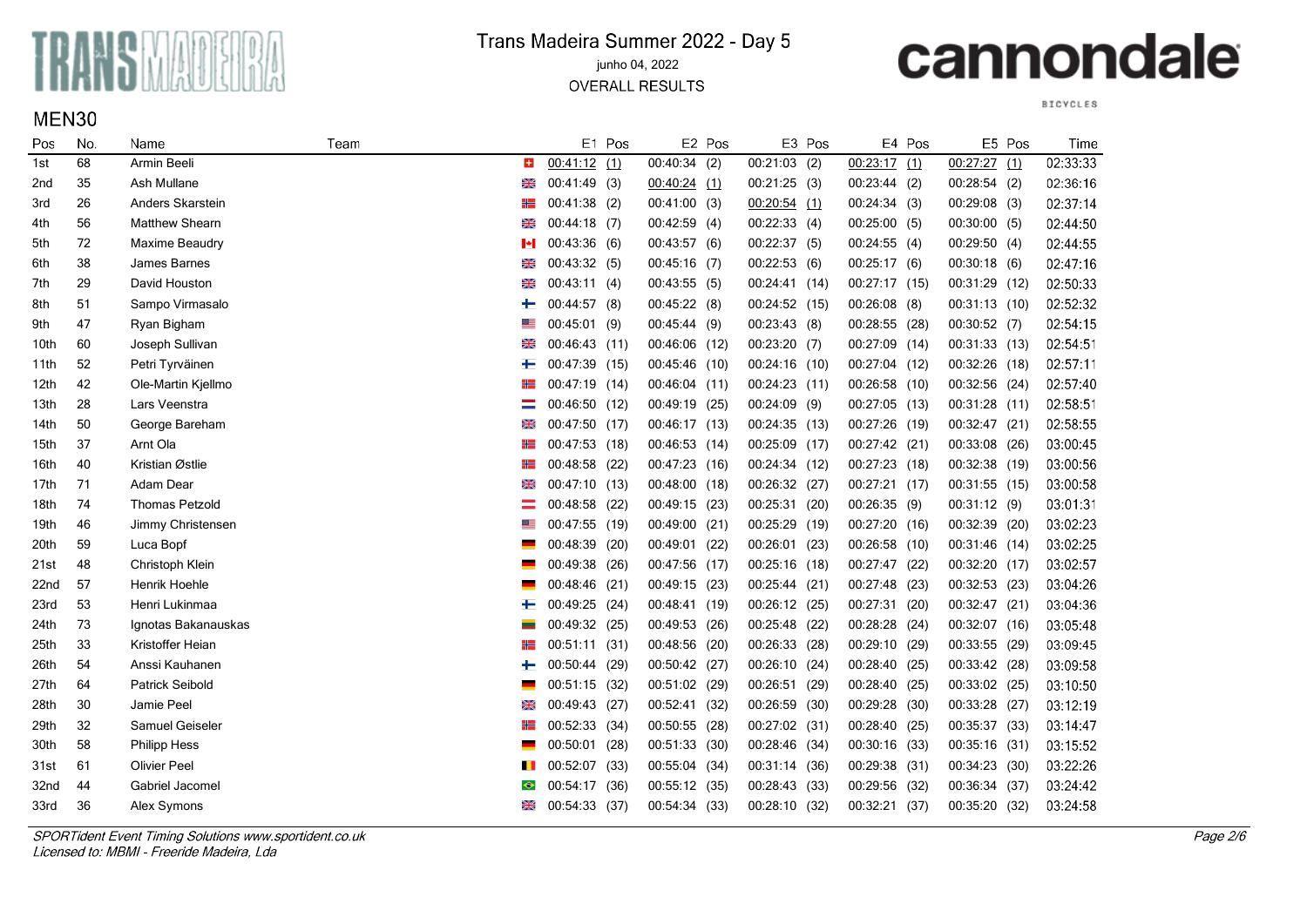

#### Trans Madeira Summer 2022 - Day 5 junho 04, 2022

**OVERALL RESULTS** 

### cannondale

**BICYCLES** 

| ∍os  | No. | Name                        | Team                     |                                 | E1 Pos |                 | E <sub>2</sub> Pos | E3 Pos          |      |                          | E4 Pos |                 | E5 Pos | Time           |
|------|-----|-----------------------------|--------------------------|---------------------------------|--------|-----------------|--------------------|-----------------|------|--------------------------|--------|-----------------|--------|----------------|
| 34th | 63  | David Meinert               | _                        | 00:53:02 (35)                   |        | 01:03:35 (39)   |                    | 00:30:31        | (35) | 00:31:40 (35)            |        | 00:36:35 (38)   |        | 03:35:23       |
| 35th | 27  | Willy Losa                  |                          | $\bullet$ 00:56:25              | (39)   | $01:00:45$ (36) |                    | 00:31:43 (37)   |      | 00:30:44 (34)            |        | 00:36:28 (36)   |        | 03:36:05       |
| 36th | 66  | Michael Fischer             | <u>a sa basa</u>         | 01:00:21                        | (41)   | 01:00:47        | (37)               | 00:32:05 (38)   |      | 00:31:48 (36)            |        | 00:38:58 (41)   |        | 03:43:59       |
| 37th | 67  | Lukas Grümpel               |                          | $\blacksquare$ 01:00:31         | (42)   | 01:07:13(41)    |                    | 00:33:56(40)    |      | 00:34:59                 | (38)   | 00:41:16(43)    |        | 03:57:55       |
| 38th | 79  | Ben Soja                    |                          | $\equiv$ 01:27:59 (43)          |        | 01:32:47(42)    |                    | 00:52:23 (42)   |      | 00:55:24(40)             |        | 01:04:10(44)    |        | 05:52:43       |
|      | 39  | Tom Salmon                  |                          | $\frac{120}{200}$ 00:46:20 (10) |        | <b>DNF</b>      |                    | 00:26:31        | (26) | 00:26:07(7)              |        | $00:31:08$ (8)  |        |                |
|      | 41  | Knut Erik Haugen            |                          | $\frac{1}{2}$ 00:50:51          | (30)   | 00:52:30 (31)   |                    |                 |      | <b>DNF</b>               |        | 00:35:47 (34)   |        | $\sim$         |
|      | 49  | Jonothan Oxford             | 噐                        | <b>DNF</b>                      |        |                 |                    |                 |      |                          |        |                 |        | $\sim$         |
|      | 65  | Dominik Seibold             | _                        | 00:55:32 (38)                   |        | $01:00:55$ (38) |                    | 00:33:26 (39)   |      |                          |        |                 |        | $\sim$         |
|      | 62  | <b>Martin Gansler</b>       | $\overline{\phantom{a}}$ | 00:58:25 (40)                   |        | <b>DNF</b>      |                    | 00:35:34(41)    |      | <b>DNF</b>               |        | 00:38:37 (39)   |        | $\sim$         |
|      | 34  | Frank Kolb                  | $\equiv$                 | <b>DNF</b>                      |        | 01:03:47(40)    |                    |                 |      | $\overline{\phantom{a}}$ |        | 00:38:44 (40)   |        | $\blacksquare$ |
|      | 45  | Rafael Henrique de Oliveira | $\bullet$                | 00:47:47 (16)                   |        | 00:47:03 (15)   |                    | $00:25:06$ (16) |      | <b>DNF</b>               |        | $00:36:15$ (35) |        | $\blacksquare$ |
|      | 70  | <b>Bob Rader</b>            | ⋐≡                       |                                 |        |                 |                    |                 |      | 00:36:22 (39)            |        | 00:40:34 (42)   |        | $\sim$         |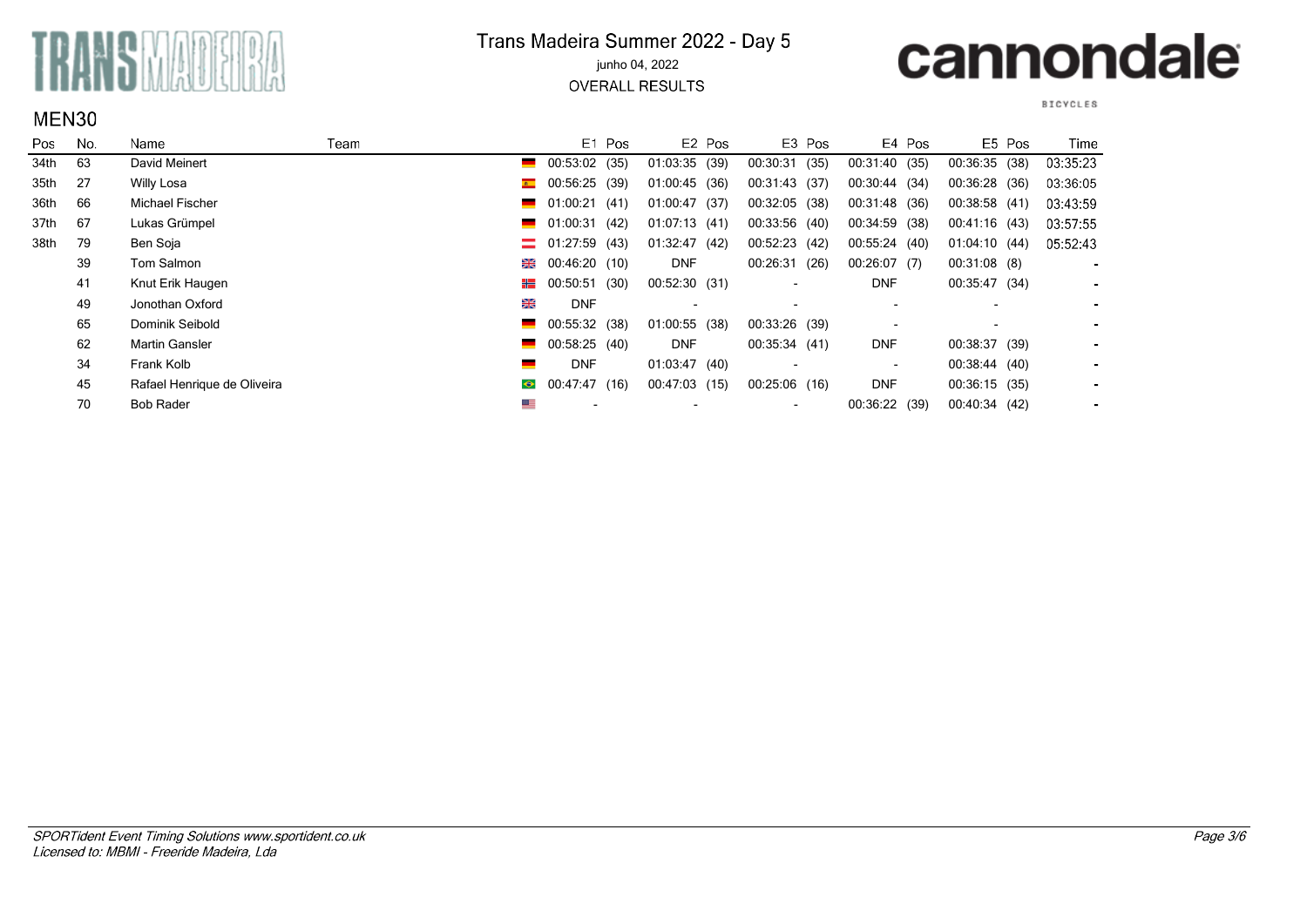

MEN40

### Trans Madeira Summer 2022 - Day 5

junho 04, 2022

**OVERALL RESULTS** 

# cannondale

**BICYCLES** 

| Pos              | No. | Name                 | Team      |                | E1 Pos |                 | E2 Pos |                 | E3 Pos |                 | E4 Pos |                | E5 Pos | Time     |
|------------------|-----|----------------------|-----------|----------------|--------|-----------------|--------|-----------------|--------|-----------------|--------|----------------|--------|----------|
| 1st              | 86  | Leo Kokkonen         | ┶         | 00:43:22(1)    |        | $00:43:41$ (1)  |        | $00:23:06$ (1)  |        | $00:25:28$ (1)  |        | $00:31:02$ (3) |        | 02:46:39 |
| 2 <sub>nd</sub>  | 113 | David Cracknell      | ⋇         | 00:46:35(6)    |        | 00:44:32(2)     |        | $00:23:07$ (2)  |        | 00:25:40(2)     |        | 00:31:04(4)    |        | 02:50:58 |
| 3rd              | 107 | Johann Weyrer        |           | 00:45:43(2)    |        | 00:46:22(6)     |        | 00:24:14(5)     |        | $00:26:29$ (4)  |        | $00:30:35$ (1) |        | 02:53:23 |
| 4th              | 90  | Simo Eskelinen       | ┿         | 00:46:29(5)    |        | 00:45:57(4)     |        | 00:23:36(4)     |        | 00:26:47(6)     |        | 00:30:54(2)    |        | 02:53:43 |
| 5th              | 88  | Peter Beer           | ⋇         | $00:46:08$ (3) |        | 00:46:19(5)     |        | $00:24:46$ (9)  |        | 00:26:41(5)     |        | 00:31:21(5)    |        | 02:55:15 |
| 6th              | 91  | Harri Uotinen        | ┿         | $00:46:49$ (7) |        | 00:45:44(3)     |        | 00:24:19(6)     |        | $00:26:49$ (7)  |        | 00:32:19 (10)  |        | 02:56:00 |
| 7th              | 92  | David Frehner        | $\bullet$ | 00:47:53 (10)  |        | 00:46:51(7)     |        | $00:24:22$ (7)  |        | 00:27:49 (12)   |        | $00:32:00$ (8) |        | 02:58:55 |
| 8th              | 119 | Ben Packer           | ⋇         | 00:48:01 (13)  |        | 00:47:54 (9)    |        | 00:24:35(8)     |        | $00:27:02$ (8)  |        | 00:31:57(7)    |        | 02:59:29 |
| 9th              | 97  | Joe McEwan           | ⋇         | 00:48:00 (12)  |        | 00:47:38(8)     |        | 00:25:56 (11)   |        | 00:27:39 (10)   |        | 00:32:44 (13)  |        | 03:01:57 |
| 10th             | 126 | Jonas Olsson         | ┿═        | 00:48:28 (14)  |        | 00:48:22 (10)   |        | 00:26:15 (12)   |        | $00:27:03$ (9)  |        | 00:31:50(6)    |        | 03:01:58 |
| 11th             | 120 | Alex Granados        |           | 00:47:58 (11)  |        | 00:48:50 (11)   |        | 00:27:01 (17)   |        | 00:28:22 (14)   |        | 00:34:05 (18)  |        | 03:06:16 |
| 12th             | 103 | Amund Odin Asphaug   |           | 00:48:32 (15)  |        | 00:49:26 (12)   |        | 00:26:20 (14)   |        | $00:28:39$ (15) |        | 00:33:44 (16)  |        | 03:06:41 |
| 13th             | 100 | Marcin Pałka         |           | 00:50:03 (19)  |        | 00:50:14(14)    |        | 00:25:48        | (10)   | 00:28:08 (13)   |        | 00:32:36 (11)  |        | 03:06:49 |
| 14th             | 115 | David McKendry       | Ш         | 00:47:39 (9)   |        | 00:49:42 (13)   |        | 00:26:31 (15)   |        | 00:28:54 (18)   |        | 00:35:04 (22)  |        | 03:07:50 |
| 15th             | 95  | <b>Michael Fuchs</b> |           | 00:49:36 (17)  |        | 00:51:13(16)    |        | 00:27:19        | (18)   | 00:27:40(11)    |        | 00:32:42 (12)  |        | 03:08:30 |
| 16th             | 105 | <b>Trent Blucher</b> | ₩.        | 00:49:47 (18)  |        | $00:50:51$ (15) |        | 00:26:17 (13)   |        | 00:29:10 (19)   |        | 00:33:47 (17)  |        | 03:09:52 |
| 17th             | 132 | <b>Matt Mullin</b>   | ≝         | 00:49:16 (16)  |        | 00:51:59 (17)   |        | 00:27:46        | (20)   | 00:28:49 (17)   |        | 00:33:30 (15)  |        | 03:11:20 |
| 18th             | 96  | Marco Sullivan       | ▀         | 00:51:56 (22)  |        | 00:52:11 (19)   |        | 00:26:36 (16)   |        | 00:28:42 (16)   |        | 00:34:06 (19)  |        | 03:13:31 |
| 19th             | 125 | Mark Byrne           | ⋇         | 00:50:58 (20)  |        | 00:53:20 (21)   |        | 00:28:37        | (23)   | 00:29:27 (23)   |        | 00:35:21 (26)  |        | 03:17:43 |
| 20th             | 133 | Michael O'Neill      | ⋇         | 00:51:50 (21)  |        | 00:53:41 (22)   |        | 00:28:11 (21)   |        | 00:29:16 (21)   |        | 00:35:16 (25)  |        | 03:18:14 |
| 21st             | 101 | Lee Veliss           |           | 00:52:32 (27)  |        | 00:52:00 (18)   |        | 00:29:29        | (27)   | $00:30:35$ (28) |        | 00:35:13 (23)  |        | 03:19:49 |
| 22 <sub>nd</sub> | 129 | Daniel Bevis         | ⋇         | 00:53:06       | (28)   | 00:56:55 (27)   |        | 00:29:08        | (26)   | $00:29:16$ (21) |        | 00:34:52 (21)  |        | 03:23:17 |
| 23rd             | 127 | Stefan Moser         |           | 00:52:31       | (26)   | 00:55:54 (26)   |        | 00:28:56        | (24)   | 00:30:33 (27)   |        | 00:35:24 (27)  |        | 03:23:18 |
| 24th             | 102 | Tuomo Jääskeläinen   | ┿         | 00:52:08       | (24)   | 00:55:35 (23)   |        | 00:29:46 (28)   |        | 00:30:48 (29)   |        | 00:36:08 (29)  |        | 03:24:25 |
| 25th             | 85  | Oliver Mosselman     |           | 00:56:24 (33)  |        | 00:55:39 (24)   |        | 00:28:27 (22)   |        | 00:30:10 (26)   |        | 00:36:21 (33)  |        | 03:27:01 |
| 26th             | 84  | Peter Hollis         | ⋇         | 00:54:13 (29)  |        | 00:58:49 (30)   |        | $00:30:29$ (30) |        | $00:30:03$ (25) |        | 00:34:36 (20)  |        | 03:28:10 |
| 27th             | 111 | Jarno Hoogland       |           | 00:54:30 (31)  |        | 01:05:35 (37)   |        | 00:27:32 (19)   |        | 00:29:12 (20)   |        | 00:33:18 (14)  |        | 03:30:07 |
| 28th             | 110 | Christoph Tutsch     |           | 00:58:07       | (34)   | 00:55:46 (25)   |        | 00:29:53 (29)   |        | 00:31:47 (31)   |        | 00:35:57       | (28)   | 03:31:30 |
| 29th             | 112 | Francesco De Felici  | Ш         | 00:54:18 (30)  |        | 01:01:05 (31)   |        | 00:30:48 (31)   |        | 00:30:51 (30)   |        | 00:35:13 (23)  |        | 03:32:15 |
| 30th             | 123 | Francois Baudry      | H         | 01:01:46 (39)  |        | 00:58:40 (29)   |        | 00:31:07        | (33)   | 00:33:34 (33)   |        | 00:41:20 (41)  |        | 03:46:27 |
| 31st             | 108 | David Scorer         | м         | 01:04:13 (42)  |        | 01:02:31 (32)   |        | 00:35:08        | (35)   | 00:32:28        | (32)   | 00:36:08       | (29)   | 03:50:28 |
| 32nd             | 131 | Andreas Kowatsch     |           | 01:00:44 (35)  |        | 01:02:44 (33)   |        | 00:33:40        | (34)   | 00:33:59        | (35)   | 00:39:44       | (38)   | 03:50:51 |
| 33rd             | 109 | Otmar Vielhaber      |           | 01:01:42 (38)  |        | 01:02:57 (34)   |        | 00:35:19        | (36)   | 00:34:46        | (37)   | 00:39:20       | (37)   | 03:54:04 |

SPORTident Event Timing Solutions www.sportident.co.uk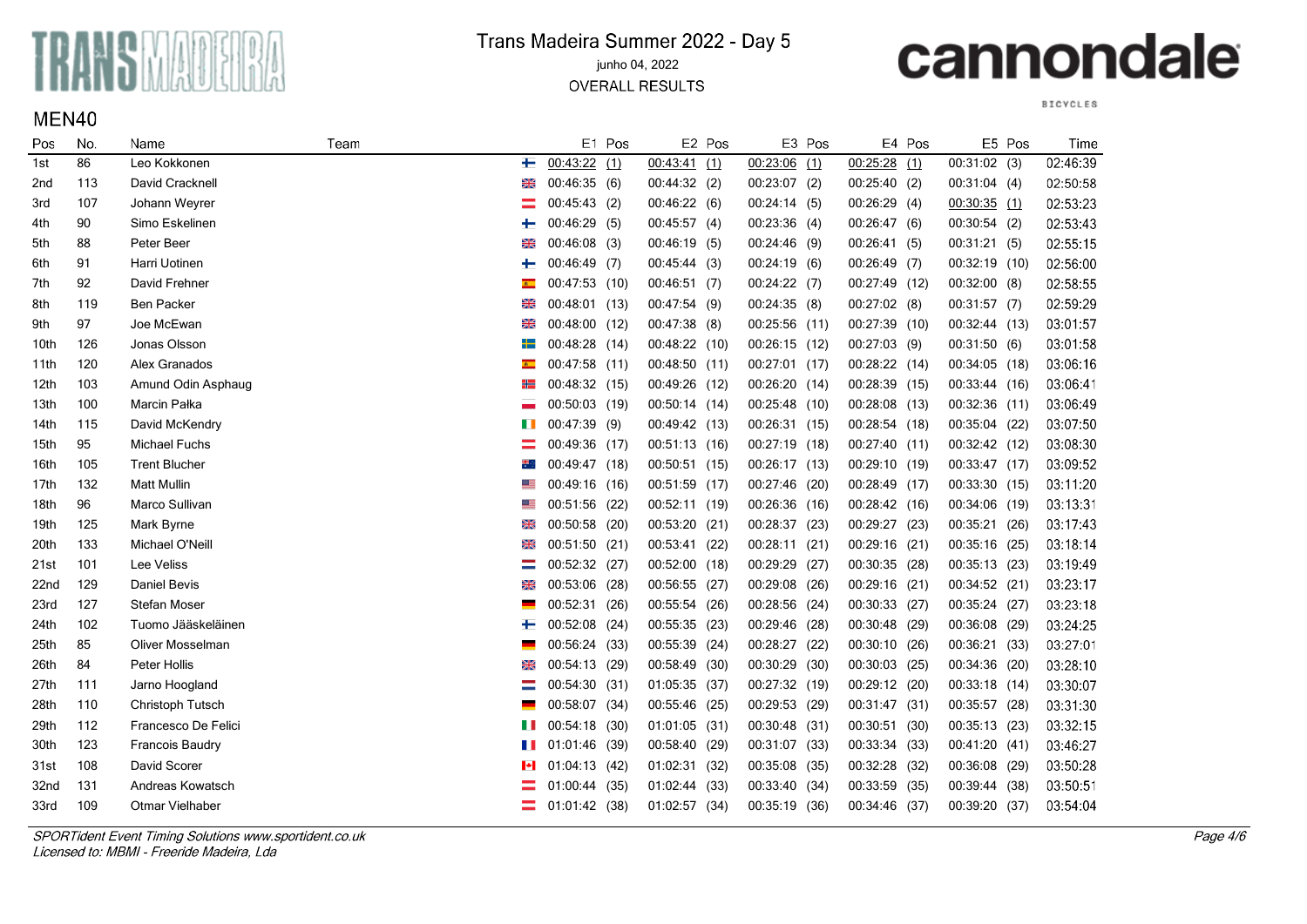

#### Trans Madeira Summer 2022 - Day 5 junho 04, 2022

**OVERALL RESULTS** 

## cannondale

**BICYCLES** 

| Pos. | No. | Name                   | Team          |                                | E1 Pos |                          | E <sub>2</sub> Pos |                          | E3 Pos |                          | E4 Pos |                          | E5 Pos | Time           |
|------|-----|------------------------|---------------|--------------------------------|--------|--------------------------|--------------------|--------------------------|--------|--------------------------|--------|--------------------------|--------|----------------|
| 34th | 122 | <b>Richard Nichols</b> | ₩             | 01:04:08 (41)                  |        | $01:08:58$ (38)          |                    | 00:40:27                 | (38)   | 00:36:59(41)             |        | 00:41:29 (42)            |        | 04:12:01       |
| 35th | 128 | Jens Loosen            |               | $\blacksquare$ 01:08:49 (44)   |        | 01:12:26 (39)            |                    | 00:37:24 (37)            |        | 00:35:30 (38)            |        | 00:38:40 (35)            |        | 04:12:49       |
| 36th | 93  | Jordi Bigas            |               | $\bullet$ 01:04:43 (43)        |        | 01:16:36(40)             |                    | 00:41:41 (39)            |        | 00:34:36 (36)            |        | 00:39:51 (39)            |        | 04:17:27       |
|      | 130 | Dean Canfield          |               | ■ 01:01:46 (39)                |        | 01:17:43(41)             |                    | <b>DNF</b>               |        | 00:35:42 (39)            |        | 00:39:17 (36)            |        | $\blacksquare$ |
|      | 89  | <b>Neil Waters</b>     | ⋇             | 00:51:56 (22)                  |        | 00:52:39 (20)            |                    | <b>DNF</b>               |        | 00:29:46 (24)            |        | 00:36:14 (32)            |        | $\blacksquare$ |
|      | 121 | Rolph de Groot         |               | $\equiv$ 01:01:17 (36)         |        | 01:04:43 (36)            |                    | <b>DNF</b>               |        | $\overline{\phantom{a}}$ |        | $\overline{\phantom{a}}$ |        | $\blacksquare$ |
|      | 124 | Rémi Roux              |               | $\blacksquare$ 00:55:11 (32)   |        | 00:57:31 (28)            |                    | 00:30:58 (32)            |        | 00:33:42 (34)            |        |                          |        | $\blacksquare$ |
|      | 118 | Alan Morton            |               | $\frac{125}{25}$ 00:52:18 (25) |        | <b>DNF</b>               |                    | $00:28:58$ (25)          |        | <b>DNF</b>               |        | 00:36:13(31)             |        | $\blacksquare$ |
|      | 98  | Pascal Pensa           | H.            | 00:46:58 (8)                   |        | $\overline{\phantom{a}}$ |                    | $\overline{\phantom{0}}$ |        | $\overline{\phantom{0}}$ |        |                          |        | $\blacksquare$ |
|      | 104 | Trygve Sande           | <del>HE</del> | 00:46:22(4)                    |        | <b>DNF</b>               |                    | 00:23:24(3)              |        | 00:26:13(3)              |        | $00:32:01$ (9)           |        | $\blacksquare$ |
|      | 94  | John Charlton          |               | $\frac{120}{1200}$ (37)        |        | 01:04:27(35)             |                    | <b>DNF</b>               |        | $\overline{\phantom{a}}$ |        | 00:38:05 (34)            |        | $\blacksquare$ |
|      | 99  | Patryk Rożniewski      |               | <b>DNF</b>                     |        |                          |                    | $\overline{\phantom{a}}$ |        | 00:36:23 (40)            |        | 00:40:36 (40)            |        | $\blacksquare$ |

### MEN40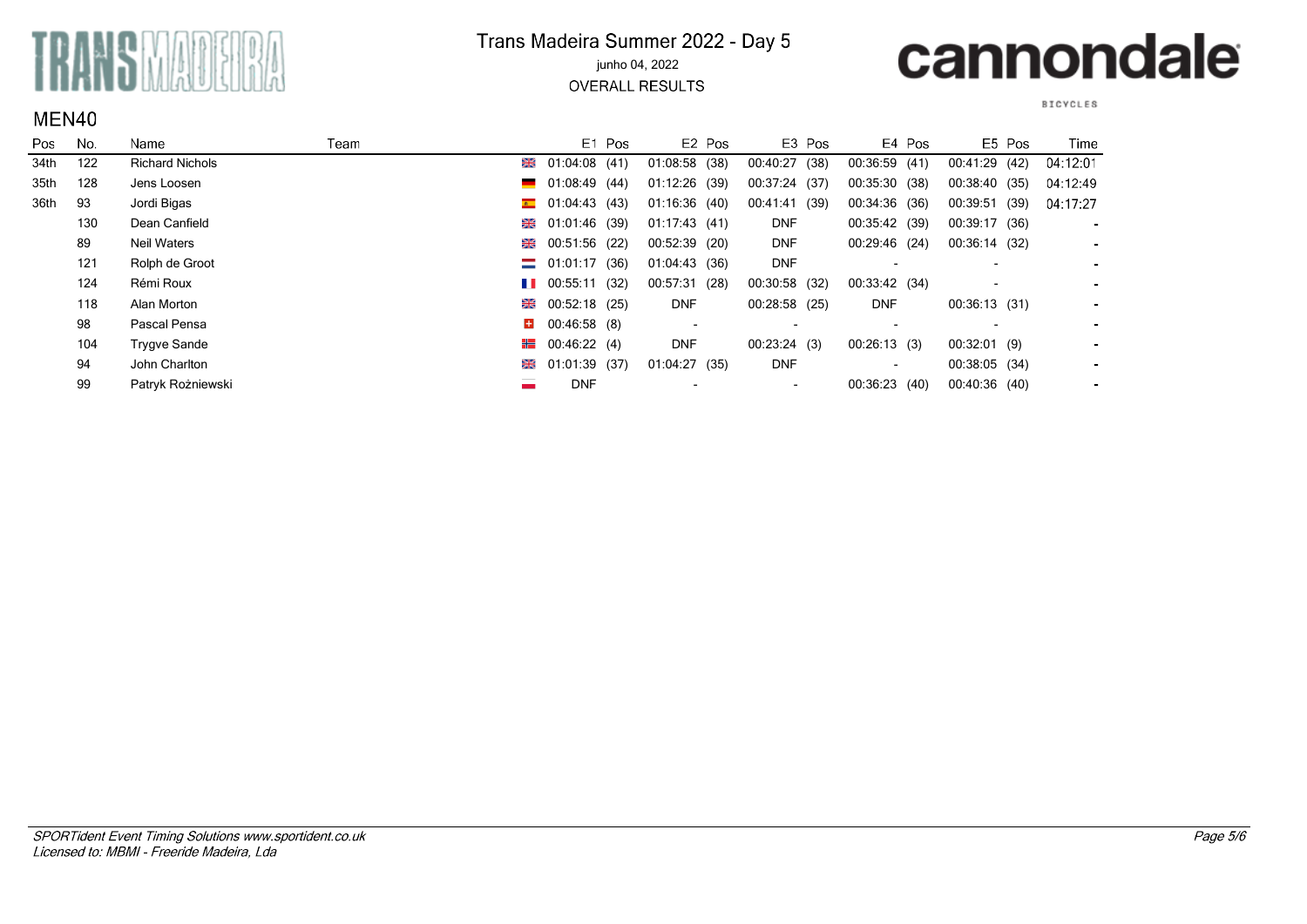

#### Trans Madeira Summer 2022 - Day 5 junho 04, 2022

**OVERALL RESULTS** 

### cannondale

#### **BICYCLES**

 $\overline{\phantom{a}}$ 

| Pos             | No.  | Name                      | Team     |              | E1 Pos          |                 | E <sub>2</sub> Pos |                 | E3 Pos |                 | E4 Pos |                | E5 Pos | Time     |
|-----------------|------|---------------------------|----------|--------------|-----------------|-----------------|--------------------|-----------------|--------|-----------------|--------|----------------|--------|----------|
| 1st             | 1010 | Kate Lawrence             | ▀▀       |              | 00:45:44(1)     | 00.46:18(1)     |                    | $00:25:13$ (1)  |        | $00:28:12$ (2)  |        | $00:33:02$ (2) |        | 02:58:29 |
| 2 <sub>nd</sub> | 1012 | Melody Fife               | 米        |              | 00:50:44(3)     | 00:50:19(3)     |                    | 00:26:33(3)     |        | 00:29:42(6)     |        | 00:33:06(3)    |        | 03:10:24 |
| 3rd             | 1001 | Mette Marie Kronborg      | H        |              | 00:50:54(4)     | 00:50:12(2)     |                    | $00:27:08$ (4)  |        | 00:29:07(4)     |        | 00:33:07(4)    |        | 03:10:28 |
| 4th             | 1005 | Anna Sullivan             | H        |              | 00:52:47(5)     | 00:51:58(4)     |                    | 00:27:10(5)     |        | 00:29:30(5)     |        | 00:34:33(6)    |        | 03.15.58 |
| 5th             | 1016 | Andrea Binkert            | ÷.       |              | $00:53:08$ (6)  | 00:53:26(5)     |                    | 00:28:53(6)     |        | 00:28:47(3)     |        | 00:34:19(5)    |        | 03:18:33 |
| 6th             | 1007 | Nadja Kolb                | $\equiv$ |              | 00:54:57(8)     | 00:58:52(8)     |                    | 00:30:27(8)     |        | 00:32:57(9)     |        | 00:37:20(9)    |        | 03:34:33 |
| 7th             | 1008 | Nicole Weyrer             | =        | 00:58:04 (9) |                 | 01:07:00(9)     |                    | 00:30:42(9)     |        | $00:31:00$ (7)  |        | 00:35:53(7)    |        | 03:42:39 |
| 8th             | 1014 | Jasmine Swanson           | ŀI       |              | $01:02:58$ (10) | 01:07:42(10)    |                    | 00:35:53(11)    |        | $00:33:25$ (10) |        | 00:38:33(11)   |        | 03:58:31 |
| 9th             | 1004 | Kjersti Hervik            | ₩        |              | 01:13:07(12)    | $01:15:24$ (11) |                    | 00:39:11 (12)   |        | 00:40:04 (13)   |        | 00:45:43 (14)  |        | 04:33:29 |
| 10th            | 1003 | <b>Charlotte McDowall</b> | ⋇        |              | 01:14:34(13)    | $01:17:45$ (13) |                    | 00:46:32 (13)   |        | $00:39:45$ (12) |        | 00:45:12(13)   |        | 04:43:48 |
| 11th            | 1013 | Hannah Nash               | ≝        |              | $01:27:55$ (14) | 01:36:20(14)    |                    | 00:51:53(14)    |        | 00:44:41        | (14)   | 00:49:19 (15)  |        | 05:30:08 |
|                 | 1009 | Lena Arndt                | $\equiv$ |              | 00:47:27(2)     | <b>DNF</b>      |                    | 00:25:27        | (2)    | 00:27:13(1)     |        | 00:31:35(1)    |        |          |
|                 | 1006 | Kaisa Härkönen            | ┶        | 00:54:07 (7) |                 | 00:58:14(7)     |                    | $00:32:55$ (10) |        | <b>DNF</b>      |        | 00:36:21(8)    |        |          |
|                 | 1011 | Diana Brälye              | HE       |              | 01:04:47(11)    | 01:16:24(12)    |                    | <b>DNF</b>      |        | 00:35:44(11)    |        | 00:41:26(12)   |        |          |
|                 | 1017 | Alice Hughes              | 噐        |              | <b>DNF</b>      | <b>DNF</b>      |                    | <b>DNF</b>      |        | 00:49:41        | (15)   | 00:52:37(16)   |        |          |
|                 | 1015 | Alyssa Kessler            | ≣        |              | <b>DNF</b>      | 00:55:38(6)     |                    | 00:30:21(7)     |        | 00:31:27(8)     |        | 00:37:26(10)   |        |          |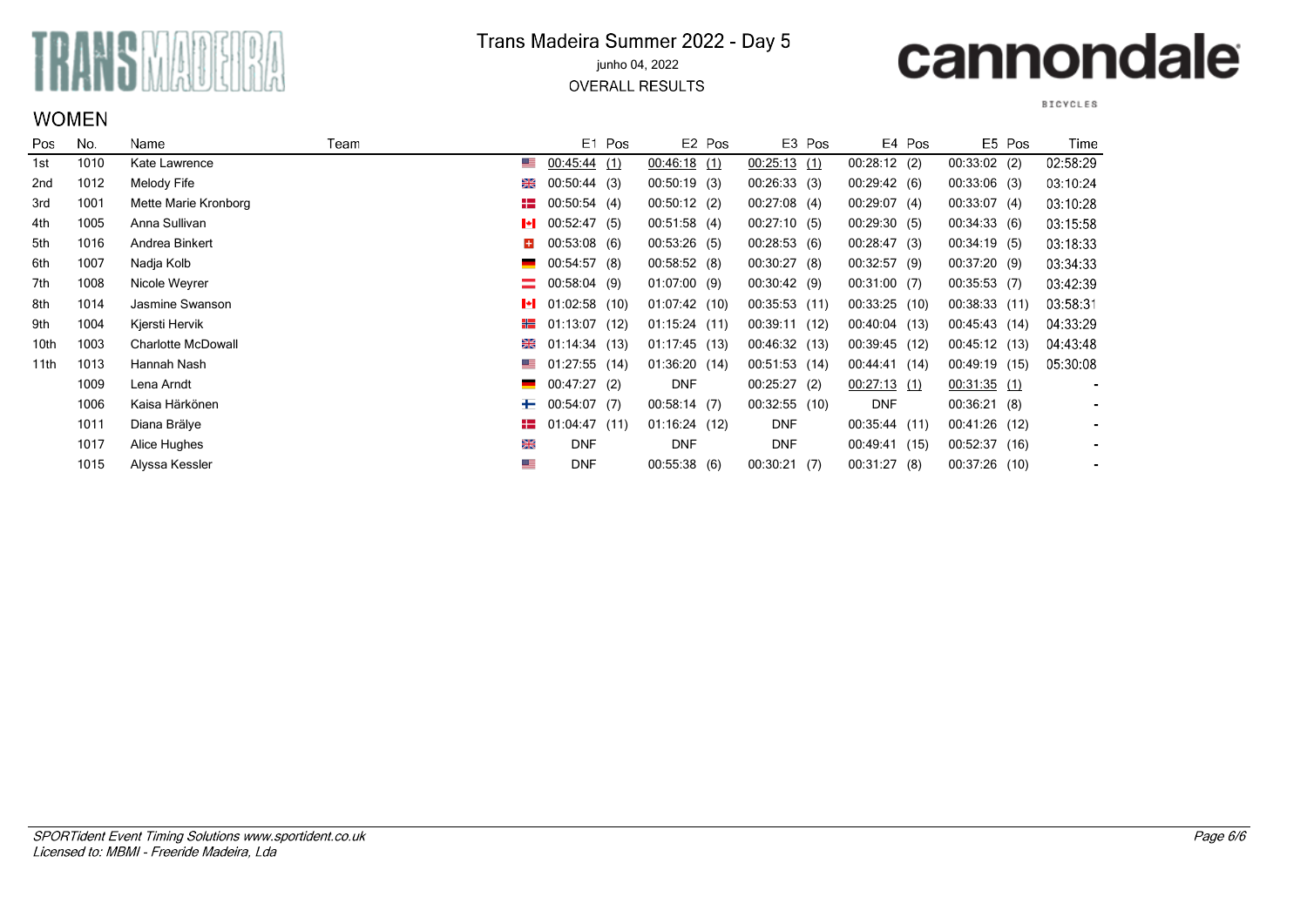

### Trans Madeira Summer 2022 - Day 5

#### junho 04, 2022

**OVERALL RESULTS** 

# cannondale

**BICYCLES** 

| Pos              | No.  | Name                 | Team |           |                | E1 Pos |                | E2 Pos |                | E3 Pos |                | E4 Pos |               | E5 Pos | Time     |
|------------------|------|----------------------|------|-----------|----------------|--------|----------------|--------|----------------|--------|----------------|--------|---------------|--------|----------|
| 1st              | 15   | Marvin Kaufmann      |      |           | $00:40:00$ (2) |        | $00:38:55$ (1) |        | $00:20:29$ (1) |        | $00:23:34$ (2) |        | 00:28:08(4)   |        | 02:31:06 |
| 2nd              | 68   | Armin Beeli          |      | $+$       | 00:41:12(3)    |        | 00:40:34(4)    |        | 00:21:03(3)    |        | 00:23:17(1)    |        | 00:27:27(1)   |        | 02:33:33 |
| 3rd              | 3    | <b>Tiago Freitas</b> |      | $\bullet$ | $00:39:18$ (1) |        | $00:41:07$ (7) |        | 00:21:15(5)    |        | $00:24:08$ (7) |        | 00:27:49(3)   |        | 02:33:37 |
| 4th              | 4    | Giacomo Dodino       |      |           | 00:41:18(4)    |        | 00:40:16 (2)   |        | 00:21:25(6)    |        | 00:23:34(2)    |        | 00:28:58(6)   |        | 02:35:31 |
| 5th              | 13   | Dylan Crane          |      |           | 00:41:47(6)    |        | 00:41:30 (8)   |        | $00:21:09$ (4) |        | 00:23:40(4)    |        | 00:27:39 (2)  |        | 02:35:45 |
| 6th              | 35   | Ash Mullane          |      | ⋇         | $00:41:49$ (7) |        | 00:40:24(3)    |        | 00:21:25(6)    |        | 00:23:44(5)    |        | 00:28:54(5)   |        | 02:36:16 |
| 7th              | 26   | Anders Skarstein     |      |           | 00:41:38 (5)   |        | 00:41:00 (5)   |        | 00:20:54(2)    |        | 00:24:34 (9)   |        | 00:29:08(8)   |        | 02:37:14 |
| 8th              | 24   | Tom Everett          |      | ⋇         | 00:42:10(8)    |        | 00:41:04(6)    |        | 00:21:40(8)    |        | 00:24:04(6)    |        | 00:28:58(6)   |        | 02:37:56 |
| 9th              | 14   | Ville Huikuri        |      | ╄         | 00:42:17 (9)   |        | 00:41:43(9)    |        | 00:22:08 (10)  |        | 00:24:44 (10)  |        | 00:30:02 (12) |        | 02:40:54 |
| 10th             | 25   | Jack Delbridge       |      | ⋇         | 00:43:08 (11)  |        | 00:42:13 (10)  |        | 00:22:03 (9)   |        | $00:24:29$ (8) |        | 00:29:27 (9)  |        | 02:41:20 |
| 11th             | 56   | Matthew Shearn       |      | ⋇         | 00:44:18 (20)  |        | 00:42:59 (11)  |        | 00:22:33 (12)  |        | 00:25:00 (13)  |        | 00:30:00 (11) |        | 02:44:50 |
| 12 <sub>th</sub> | 72   | Maxime Beaudry       |      |           | 00:43:36 (15)  |        | 00:43:57 (16)  |        | 00:22:37 (13)  |        | 00:24:55 (12)  |        | 00:29:50 (10) |        | 02:44:55 |
| 13th             | 5    | Rob Heran            |      |           | 00:43:03 (10)  |        | 00:44:20 (18)  |        | 00:22:31 (11)  |        | 00:25:12 (14)  |        | 00:30:50      | (21)   | 02:45:56 |
| 14th             | 10   | Anders Kronborg      |      |           | 00:43:36 (15)  |        | 00:43:36 (13)  |        | 00:23:05       | (16)   | 00:25:27 (16)  |        | 00:30:13 (14) |        | 02:45:57 |
| 15th             | 20   | Christian Granbakken |      | ╬═╣       | 00:44:43 (21)  |        | 00:43:00 (12)  |        | 00:23:34 (22)  |        | 00:24:44 (10)  |        | 00:30:23 (16) |        | 02:46:24 |
| 16th             | 86   | Leo Kokkonen         |      |           | 00:43:22 (13)  |        | 00:43:41 (14)  |        | 00:23:06 (17)  |        | 00:25:28 (17)  |        | 00:31:02 (24) |        | 02:46:39 |
| 17th             | 11   | Mark Skarupa         |      | $\bullet$ | 00:44:05 (19)  |        | 00:44:11(17)   |        | 00:22:49 (14)  |        | 00:25:29 (18)  |        | 00:30:38 (20) |        | 02:47:12 |
| 18th             | 38   | James Barnes         |      | ⋇         | 00:43:32 (14)  |        | 00:45:16 (21)  |        | 00:22:53 (15)  |        | 00:25:17 (15)  |        | 00:30:18 (15) |        | 02:47:16 |
| 19th             | 29   | David Houston        |      | ⋇         | 00:43:11 (12)  |        | 00:43:55 (15)  |        | 00:24:41       | (34)   | 00:27:17 (40)  |        | 00:31:29 (31) |        | 02:50:33 |
| 20th             | 113  | David Cracknell      |      | ⋇         | 00:46:35 (30)  |        | 00:44:32 (19)  |        | 00:23:07 (18)  |        | 00:25:40 (20)  |        | 00:31:04 (25) |        | 02:50:58 |
| 21st             | 23   | Sam Lombard          |      |           | 00:43:44(17)   |        | 00:45:59 (27)  |        | 00:25:41 (44)  |        | 00:26:06 (21)  |        | 00:30:08 (13) |        | 02:51:38 |
| 22nd             | 51   | Sampo Virmasalo      |      | ⊢         | 00:44:57 (22)  |        | 00:45:22 (22)  |        | 00:24:52 (36)  |        | 00:26:08 (23)  |        | 00:31:13 (28) |        | 02:52:32 |
| 23rd             | 107  | Johann Weyrer        |      |           | 00:45:43 (24)  |        | 00:46:22 (33)  |        | 00:24:14 (26)  |        | 00:26:29       | (25)   | 00:30:35 (19) |        | 02:53:23 |
| 24th             | 90   | Simo Eskelinen       |      |           | 00:46:29 (29)  |        | 00:45:57 (26)  |        | 00:23:36 (23)  |        | 00:26:47 (28)  |        | 00:30:54 (23) |        | 02:53:43 |
| 25th             | 47   | Ryan Bigham          |      | ▀         | 00:45:01 (23)  |        | 00:45:44 (23)  |        | 00:23:43 (24)  |        | 00:28:55 (66)  |        | 00:30:52 (22) |        | 02:54:15 |
| 26th             | 60   | Joseph Sullivan      |      | ⋇         | 00:46:43 (31)  |        | 00:46:06 (29)  |        | 00:23:20 (20)  |        | 00:27:09 (38)  |        | 00:31:33 (32) |        | 02:54:51 |
| 27th             | 88   | Peter Beer           |      | ⋇         | 00:46:08 (26)  |        | 00:46:19 (32)  |        | 00:24:46       | (35)   | 00:26:41       | (27)   | 00:31:21      | (29)   | 02:55:15 |
| 28th             | 91   | Harri Uotinen        |      |           | 00:46:49       | (32)   | 00:45:44 (23)  |        | 00:24:19 (28)  |        | 00:26:49 (29)  |        | 00:32:19 (41) |        | 02:56:00 |
| 29th             | 52   | Petri Tyrväinen      |      |           | 00:47:39       | (38)   | 00:45:46 (25)  |        | 00:24:16 (27)  |        | 00:27:04 (36)  |        | 00:32:26      | (43)   | 02:57:11 |
| 30th             | 42   | Ole-Martin Kjellmo   |      |           | 00:47:19       | (36)   | 00:46:04 (28)  |        | 00:24:23 (30)  |        | 00:26:58 (32)  |        | 00:32:56 (52) |        | 02:57:40 |
| 31st             | 1010 | Kate Lawrence        |      |           | 00:45:44 (25)  |        | 00:46:18 (31)  |        | 00:25:13 (39)  |        | 00:28:12 (54)  |        | 00:33:02 (53) |        | 02:58:29 |
| 32nd             | 28   | Lars Veenstra        |      |           | 00:46:50       | (33)   | 00:49:19 (53)  |        | 00:24:09       | (25)   | 00:27:05       | (37)   | 00:31:28      | (30)   | 02:58:51 |
| $33rd=$          | 50   | George Bareham       |      | ⋇         | 00:47:50       | (41)   | 00:46:17 (30)  |        | 00:24:35       | (32)   | 00:27:26       | (44)   | 00:32:47      | (49)   | 02:58:55 |

SPORTident Event Timing Solutions www.sportident.co.uk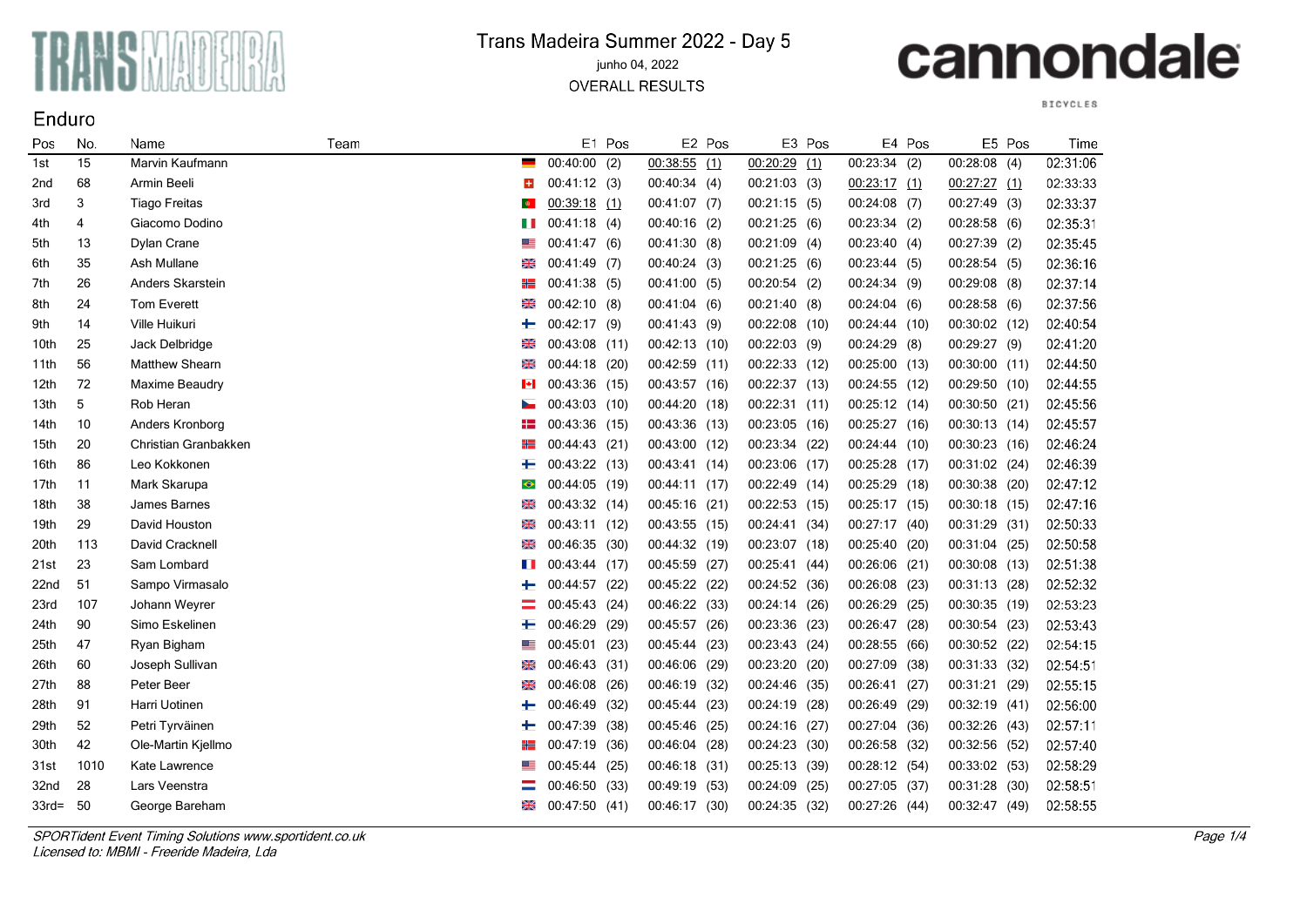

### Trans Madeira Summer 2022 - Day 5

#### junho 04, 2022

**OVERALL RESULTS** 

# cannondale

**BICYCLES** 

| Pos              | No.  | Name                   | Team |                |               | E1 Pos |               | E2 Pos |               | E3 Pos |               | E4 Pos |               | E5 Pos | Time     |
|------------------|------|------------------------|------|----------------|---------------|--------|---------------|--------|---------------|--------|---------------|--------|---------------|--------|----------|
| $33rd=$          | 92   | David Frehner          |      | $\overline{a}$ | 00:47:53      | (42)   | 00:46:51 (34) |        | 00:24:22 (29) |        | 00:27:49 (52) |        | 00:32:00 (38) |        | 02:58:55 |
| 35th             | 119  | <b>Ben Packer</b>      |      | ⋇              | 00:48:01 (47) |        | 00:47:54 (39) |        | 00:24:35 (32) |        | 00:27:02 (34) |        | 00:31:57 (37) |        | 02:59:29 |
| 36th             | 37   | Arnt Ola               |      | ₩              | 00:47:53 (42) |        | 00:46:53 (35) |        | 00:25:09 (38) |        | 00:27:42 (49) |        | 00:33:08 (57) |        | 03:00:45 |
| 37th             | 40   | Kristian Østlie        |      | ₩              | 00:48:58      | (53)   | 00:47:23 (37) |        | 00:24:34      | (31)   | 00:27:23 (43) |        | 00:32:38 (45) |        | 03:00:56 |
| 38th             | 71   | Adam Dear              |      | 6              | 00:47:10 (35) |        | 00:48:00 (41) |        | 00:26:32 (59) |        | 00:27:21 (42) |        | 00:31:55 (36) |        | 03:00:58 |
| 39th             | 74   | <b>Thomas Petzold</b>  |      |                | 00:48:58 (53) |        | 00:49:15 (51) |        | 00:25:31 (43) |        | 00:26:35 (26) |        | 00:31:12 (27) |        | 03:01:31 |
| 40th             | 97   | Joe McEwan             |      |                | 00:48:00 (46) |        | 00:47:38 (38) |        | 00:25:56 (48) |        | 00:27:39 (46) |        | 00:32:44 (48) |        | 03:01:57 |
| 41st             | 126  | Jonas Olsson           |      | ┿═             | 00:48:28 (48) |        | 00:48:22 (43) |        | 00:26:15 (53) |        | 00:27:03 (35) |        | 00:31:50 (35) |        | 03:01:58 |
| 42nd             | 46   | Jimmy Christensen      |      | ▓              | 00:47:55 (44) |        | 00:49:00 (49) |        | 00:25:29      | (42)   | 00:27:20 (41) |        | 00:32:39      | (46)   | 03:02:23 |
| 43rd             | 59   | Luca Bopf              |      |                | 00:48:39 (51) |        | 00:49:01 (50) |        | 00:26:01 (49) |        | 00:26:58 (32) |        | 00:31:46 (34) |        | 03:02:25 |
| 44th             | 48   | Christoph Klein        |      |                | 00:49:38 (59) |        | 00:47:56 (40) |        | 00:25:16 (40) |        | 00:27:47 (50) |        | 00:32:20 (42) |        | 03:02:57 |
| 45th             | 22   | Lukas Stucki           |      |                | 00:48:33 (50) |        | 00:48:21 (42) |        | 00:26:21 (56) |        | 00:27:40 (47) |        | 00:33:15 (58) |        | 03:04:10 |
| 46th             | 57   | Henrik Hoehle          |      |                | 00:48:46      | (52)   | 00:49:15 (51) |        | 00:25:44 (45) |        | 00:27:48 (51) |        | 00:32:53      | (51)   | 03:04:26 |
| 47th             | 53   | Henri Lukinmaa         |      | ┿              | 00:49:25      | (56)   | 00:48:41 (45) |        | 00:26:12 (52) |        | 00:27:31 (45) |        | 00:32:47      | (49)   | 03:04:36 |
| 48th             | 73   | Ignotas Bakanauskas    |      |                | 00:49:32 (57) |        | 00:49:53 (56) |        | 00:25:48 (46) |        | 00:28:28 (56) |        | 00:32:07      | (40)   | 03:05:48 |
| 49th             | 120  | Alex Granados          |      | $\bullet$      | 00:47:58 (45) |        | 00:48:50 (46) |        | 00:27:01 (65) |        | 00:28:22 (55) |        | 00:34:05 (66) |        | 03:06:16 |
| 50th             | 103  | Amund Odin Asphaug     |      | ╬═             | 00:48:32 (49) |        | 00:49:26 (54) |        | 00:26:20      | (55)   | 00:28:39 (58) |        | 00:33:44      | (63)   | 03:06:41 |
| 51st             | 100  | Marcin Pałka           |      |                | 00:50:03      | (63)   | 00:50:14 (58) |        | 00:25:48      | (46)   | 00:28:08 (53) |        | 00:32:36      | (44)   | 03:06:49 |
| 52 <sub>nd</sub> | 115  | David McKendry         |      |                | 00:47:39 (38) |        | 00:49:42 (55) |        | 00:26:31 (57) |        | 00:28:54 (65) |        | 00:35:04 (74) |        | 03:07:50 |
| 53rd             | 95   | Michael Fuchs          |      |                | 00:49:36 (58) |        | 00:51:13 (65) |        | 00:27:19      | (69)   | 00:27:40 (47) |        | 00:32:42 (47) |        | 03:08:30 |
| 54th             | 33   | Kristoffer Heian       |      |                | 00:51:11 (69) |        | 00:48:56 (47) |        | 00:26:33      | (60)   | 00:29:10 (68) |        | 00:33:55      | (65)   | 03:09:45 |
| 55th             | 105  | <b>Trent Blucher</b>   |      | ₩.             | 00:49:47      | (61)   | 00:50:51(61)  |        | 00:26:17      | (54)   | 00:29:10 (68) |        | 00:33:47      | (64)   | 03:09:52 |
| 56th             | 54   | Anssi Kauhanen         |      | ┿              | 00:50:44      | (64)   | 00:50:42 (60) |        | 00:26:10      | (51)   | 00:28:40 (59) |        | 00:33:42 (62) |        | 03:09:58 |
| 57th             | 1012 | Melody Fife            |      | ⋇              | 00:50:44      | (64)   | 00:50:19 (59) |        | 00:26:33      | (60)   | 00:29:42 (77) |        | 00:33:06 (55) |        | 03:10:24 |
| 58th             | 1001 | Mette Marie Kronborg   |      | ₩              | 00:50:54 (67) |        | 00:50:12 (57) |        | 00:27:08 (67) |        | 00:29:07 (67) |        | 00:33:07 (56) |        | 03:10:28 |
| 59th             | 64   | <b>Patrick Seibold</b> |      |                | 00:51:15 (70) |        | 00:51:02 (63) |        | 00:26:51 (63) |        | 00:28:40 (59) |        | 00:33:02 (53) |        | 03:10:50 |
| 60th             | 132  | <b>Matt Mullin</b>     |      | ▀              | 00:49:16 (55) |        | 00:51:59 (68) |        | 00:27:46      | (71)   | 00:28:49 (64) |        | 00:33:30 (61) |        | 03:11:20 |
| 61st             | 30   | Jamie Peel             |      | ⋇              | 00:49:43 (60) |        | 00:52:41 (73) |        | 00:26:59 (64) |        | 00:29:28 (74) |        | 00:33:28 (60) |        | 03:12:19 |
| 62nd             | 96   | Marco Sullivan         |      |                | 00:51:56 (72) |        | 00:52:11 (70) |        | 00:26:36 (62) |        | 00:28:42 (62) |        | 00:34:06 (67) |        | 03:13:31 |
| 63rd             | 32   | Samuel Geiseler        |      |                | 00:52:33 (79) |        | 00:50:55 (62) |        | 00:27:02      | (66)   | 00:28:40 (59) |        | 00:35:37      | (82)   | 03:14:47 |
| 64th             | 58   | <b>Philipp Hess</b>    |      |                | 00:50:01      | (62)   | 00:51:33 (66) |        | 00:28:46      | (77)   | 00:30:16      | (82)   | 00:35:16      | (77)   | 03:15:52 |
| 65th             | 1005 | Anna Sullivan          |      | м              | 00:52:47      | (80)   | 00:51:58 (67) |        | 00:27:10      | (68)   | 00:29:30 (75) |        | 00:34:33 (71) |        | 03:15:58 |
| 66th             | 125  | Mark Byrne             |      | ⋇              | 00:50:58      | (68)   | 00:53:20 (74) |        | 00:28:37      | (75)   | 00:29:27      | (73)   | 00:35:21      | (80)   | 03:17:43 |

SPORTident Event Timing Solutions www.sportident.co.uk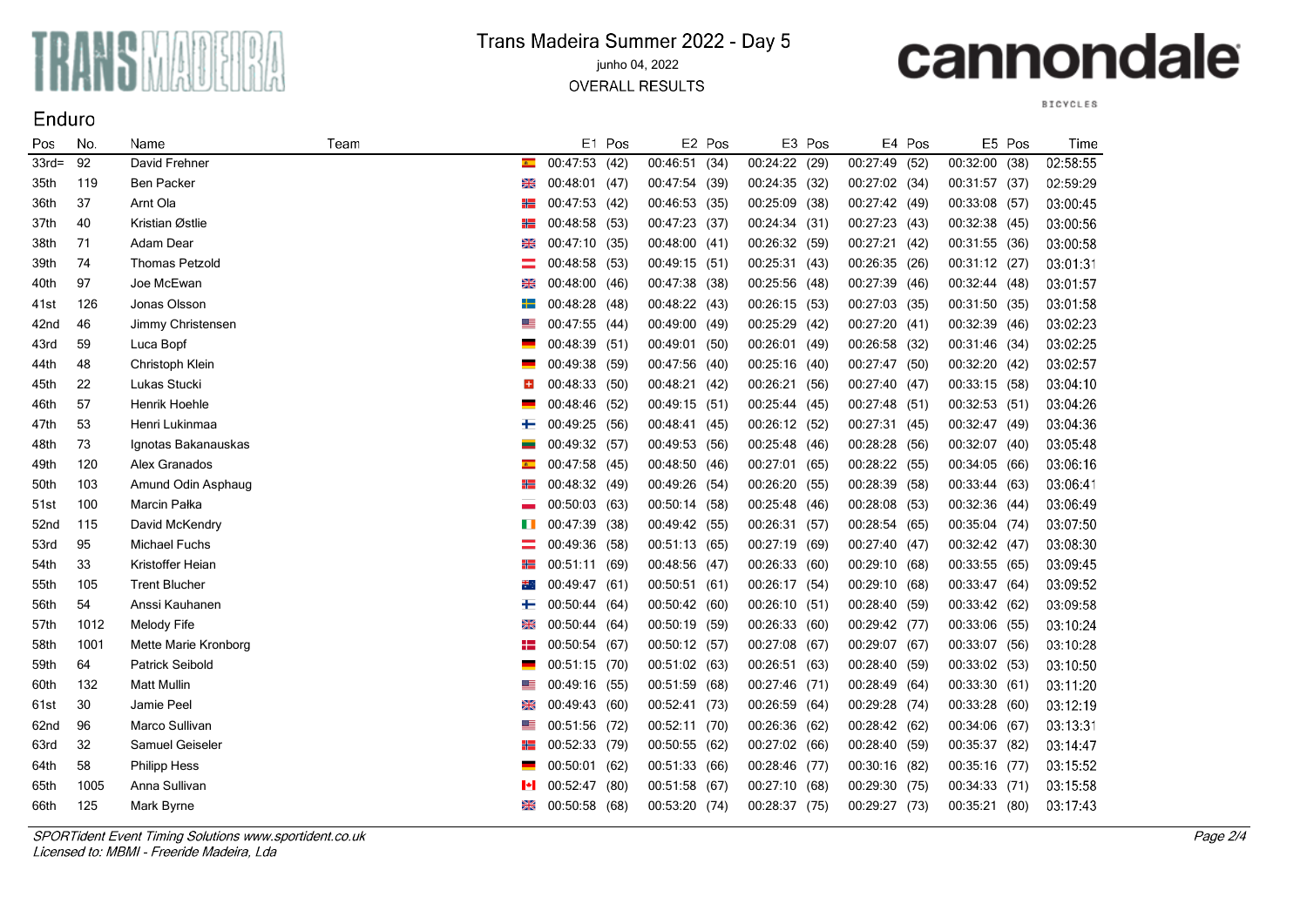

### Trans Madeira Summer 2022 - Day 5

junho 04, 2022

**OVERALL RESULTS** 

# cannondale

**BICYCLES** 

| Pos              | No.            | Name                    | Team      |               | E1 Pos |               | E2 Pos |               | E3 Pos |                 | E4 Pos |                | E5 Pos | Time     |
|------------------|----------------|-------------------------|-----------|---------------|--------|---------------|--------|---------------|--------|-----------------|--------|----------------|--------|----------|
| 67th             | 21             | León Lipecki            |           | 00:57:38      | (96)   | 00:51:09 (64) |        | 00:26:02 (50) |        | 00:28:32 (57)   |        | 00:34:28       | (70)   | 03:17:49 |
| 68th             | 133            | Michael O'Neill         | ⋇         | 00:51:50 (71) |        | 00:53:41 (76) |        | 00:28:11 (73) |        | $00:29:16$ (71) |        | 00:35:16 (77)  |        | 03:18:14 |
| 69th             | 1016           | Andrea Binkert          | l+        | 00:53:08 (83) |        | 00:53:26 (75) |        | 00:28:53 (78) |        | 00:28:47 (63)   |        | 00:34:19 (68)  |        | 03:18:33 |
| 70th             | 101            | Lee Veliss              |           | 00:52:32 (78) |        | 00:52:00 (69) |        | 00:29:29      | (82)   | 00:30:35 (84)   |        | 00:35:13 (75)  |        | 03:19:49 |
| 71st             | 61             | <b>Olivier Peel</b>     |           | 00:52:07 (74) |        | 00:55:04 (78) |        | 00:31:14 (93) |        | 00:29:38 (76)   |        | 00:34:23 (69)  |        | 03:22:26 |
| 72nd             | 129            | Daniel Bevis            | ⋇         | 00:53:06 (82) |        | 00:56:55 (85) |        | 00:29:08 (81) |        | 00:29:16 (71)   |        | 00:34:52 (73)  |        | 03:23:17 |
| 73rd             | 127            | Stefan Moser            |           | 00:52:31 (77) |        | 00:55:54 (84) |        | 00:28:56 (79) |        | 00:30:33 (83)   |        | 00:35:24 (81)  |        | 03:23:18 |
| 74th             | $\overline{2}$ | Vincent Tupin           | H         | 00:57:36      | (95)   | 00:48:35 (44) |        | 00:40:26      | (108   | 00:26:52 (30)   |        | 00:30:34 (17)  |        | 03:24:03 |
| 75th             | 102            | Tuomo Jääskeläinen      | ⊢         | 00:52:08 (75) |        | 00:55:35 (80) |        | 00:29:46 (83) |        | 00:30:48 (86)   |        | 00:36:08 (86)  |        | 03:24:25 |
| 76th             | $\mathbf{1}$   | Louis Reboul            |           | 00:57:47 (97) |        | 00:48:56 (47) |        | 00:40:22 (107 |        | 00:26:52(30)    |        | 00:30:34 (17)  |        | 03:24:31 |
| 77th             | 44             | Gabriel Jacomel         | $\bullet$ | 00:54:17 (86) |        | 00:55:12 (79) |        | 00:28:43 (76) |        | 00:29:56 (79)   |        | 00:36:34 (94)  |        | 03:24:42 |
| 78th             | 36             | Alex Symons             |           | 00:54:33      | (89)   | 00:54:34 (77) |        | 00:28:10 (72) |        | 00:32:21 (94)   |        | 00:35:20 (79)  |        | 03:24:58 |
| 79th             | 85             | <b>Oliver Mosselman</b> |           | 00:56:24 (93) |        | 00:55:39      | (82)   | 00:28:27 (74) |        | 00:30:10 (81)   |        | 00:36:21       | (91)   | 03:27:01 |
| 80th             | 84             | Peter Hollis            | ⋇         | 00:54:13      | (85)   | 00:58:49      | (89)   | 00:30:29      | (87)   | 00:30:03 (80)   |        | 00:34:36 (72)  |        | 03:28:10 |
| 81st             | 111            | Jarno Hoogland          |           | 00:54:30      | (88)   | 01:05:35 (102 |        | 00:27:32 (70) |        | 00:29:12 (70)   |        | 00:33:18 (59)  |        | 03:30:07 |
| 82nd             | 110            | Christoph Tutsch        |           | 00:58:07 (99) |        | 00:55:46 (83) |        | 00:29:53 (84) |        | 00:31:47 (92)   |        | 00:35:57 (85)  |        | 03:31:30 |
| 83rd             | 112            | Francesco De Felici     | H         | 00:54:18 (87) |        | 01:01:05 (94) |        | 00:30:48      | (90)   | 00:30:51 (87)   |        | 00:35:13 (75)  |        | 03:32:15 |
| 84th             | 1007           | Nadja Kolb              |           | 00:54:57 (90) |        | 00:58:52 (90) |        | 00:30:27      | (86)   | 00:32:57 (96)   |        | 00:37:20 (97)  |        | 03:34:33 |
| 85th             | 63             | David Meinert           |           | 00:53:02 (81) |        | 01:03:35 (98) |        | 00:30:31      | (88)   | 00:31:40 (91)   |        | 00:36:35 (95)  |        | 03:35:23 |
| 86th             | 27             | Willy Losa              |           | 00:56:25      | (94)   | 01:00:45 (91) |        | 00:31:43      | (95)   | 00:30:44 (85)   |        | 00:36:28 (93)  |        | 03:36:05 |
| 87th             | 1008           | Nicole Weyrer           |           | 00:58:04 (98) |        | 01:07:00 (104 |        | 00:30:42 (89) |        | 00:31:00 (88)   |        | 00:35:53 (84)  |        | 03:42:39 |
| 88th             | 66             | <b>Michael Fischer</b>  |           | 01:00:21 (101 |        | 01:00:47 (92) |        | 00:32:05 (96) |        | 00:31:48 (93)   |        | 00:38:58 (104  |        | 03:43:59 |
| 89th             | 123            | <b>Francois Baudry</b>  | . .       | 01:01:46      | (108   | 00:58:40 (88) |        | 00:31:07      | (92)   | 00:33:34 (98)   |        | 00:41:20 (112  |        | 03:46:27 |
| 90th             | 18             | Eric Brunner            |           | 01:00:55 (104 |        | 01:06:13 (103 |        | 00:31:30 (94) |        | 00:31:35 (90)   |        | 00:37:05 (96)  |        | 03:47:18 |
| 91st             | 108            | David Scorer            | H         | 01:04:13 (112 |        | 01:02:31 (95) |        | 00:35:08 (101 |        | 00:32:28 (95)   |        | 00:36:08 (86)  |        | 03:50:28 |
| 92 <sub>nd</sub> | 131            | Andreas Kowatsch        |           | 01:00:44 (103 |        | 01:02:44 (96) |        | 00:33:40 (99) |        | 00:33:59 (100   |        | 00:39:44 (107  |        | 03:50:51 |
| 93rd             | 109            | Otmar Vielhaber         |           | 01:01:42 (107 |        | 01:02:57 (97) |        | 00:35:19 (102 |        | 00:34:46 (102   |        | 00:39:20 (106  |        | 03:54:04 |
| 94th             | 67             | Lukas Grümpel           |           | 01:00:31 (102 |        | 01:07:13 (105 |        | 00:33:56 (100 |        | 00:34:59 (103   |        | 00:41:16 (111  |        | 03.57.55 |
| 95th             | 1014           | Jasmine Swanson         |           | 01:02:58 (110 |        | 01:07:42 (106 |        | 00:35:53 (104 |        | 00:33:25 (97)   |        | 00:38:33 (100  |        | 03:58:31 |
| 96th             | 122            | <b>Richard Nichols</b>  |           | 01:04:08 (111 |        | 01:08:58 (107 |        | 00:40:27 (109 |        | 00:36:59 (109   |        | 00:41:29 (114  |        | 04:12:01 |
| 97th             | 128            | Jens Loosen             |           | 01:08:49 (115 |        | 01:12:26 (108 |        | 00:37:24 (105 |        | 00:35:30 (104   |        | 00:38:40 (102  |        | 04:12:49 |
| 98th             | 93             | Jordi Bigas             |           | 01:04:43 (113 |        | 01:16:36 (111 |        | 00:41:41 (110 |        | 00:34:36 (101   |        | 00:39:51       | (108   | 04:17:27 |
| 99th             | 1004           | Kjersti Hervik          | ╬═╣       | 01:13:07 (116 |        | 01:15:24 (109 |        | 00:39:11 (106 |        | 00:40:04 (111   |        | 00:45:43 (116) |        | 04:33:29 |

SPORTident Event Timing Solutions www.sportident.co.uk